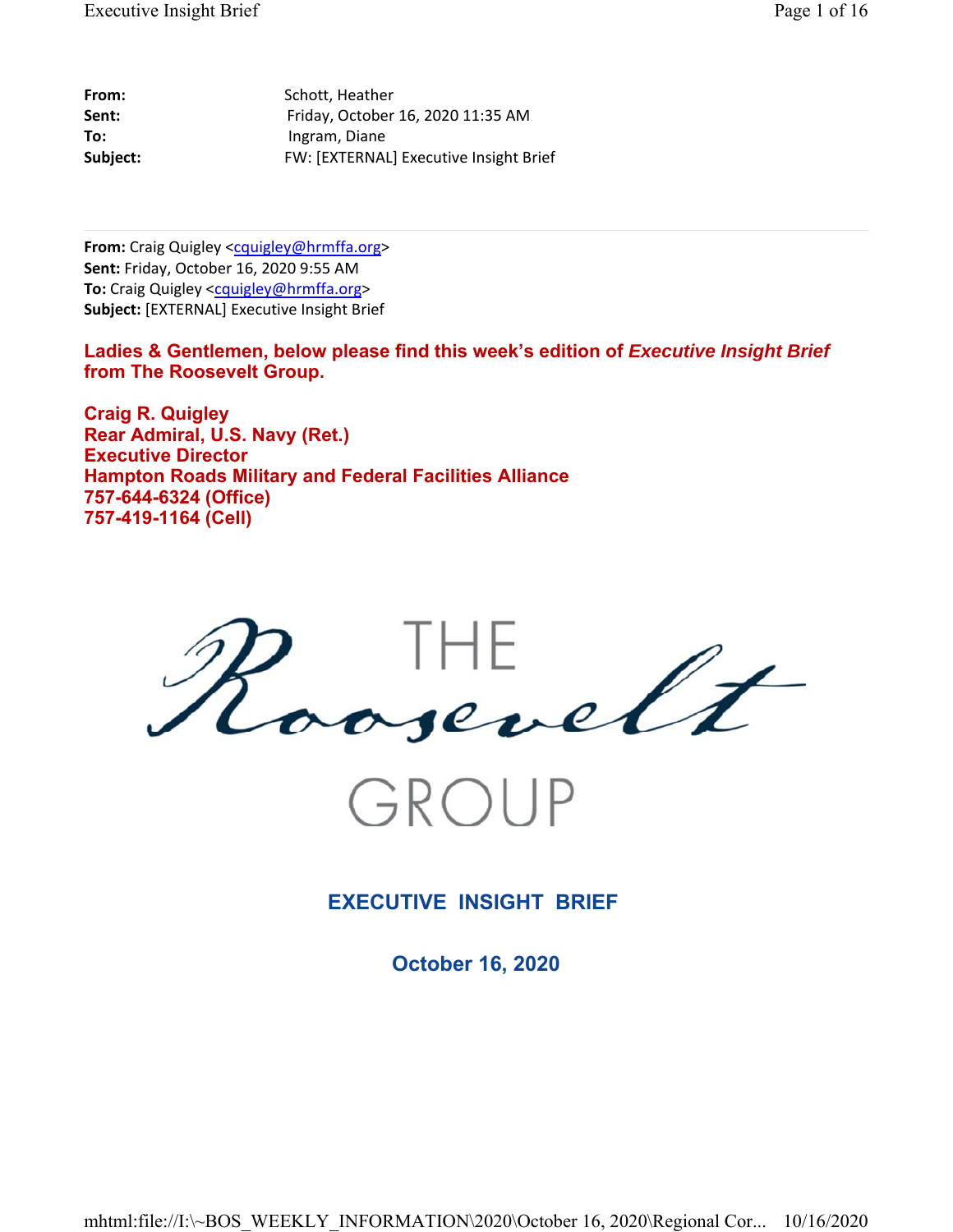

**TOP STORIES**

# **Watchdog to audit Pentagon's use of COVID-19 funds on defense contractors**

The Pentagon's internal watchdog will audit whether the department appropriately used coronavirus relief funding to boost the defense industrial base, according to a memo released Thursday.

The audit aims to determine whether the Pentagon "awarded Coronavirus Aid, Relief, and Economic Security Act funding to increase the defense industrial base manufacturing capacity in accordance with federal regulations and Defense Production Act authorities," according to the memo from the Pentagon inspector general's office, dated Wednesday.

The announcement of the audit comes after lawmakers asked the inspector general to investigate the Department of Defense's (DOD) use of \$1 billion from the CARES Act following a *Washington Post* report that detailed how the department used most of the money on defense contractors rather than medical supplies.

### **China's Xi tells troops to focus on war preparations**

Chinese troops should "put all [their] minds and energy on preparing for war," President Xi

Jinping said Tuesday during a visit to a Guandong military base. In his visit, Xi said troops must "maintain a state of high alert" and remain "absolutely loyal, absolutely pure, and absolutely reliable," according to state news agency Xinhua,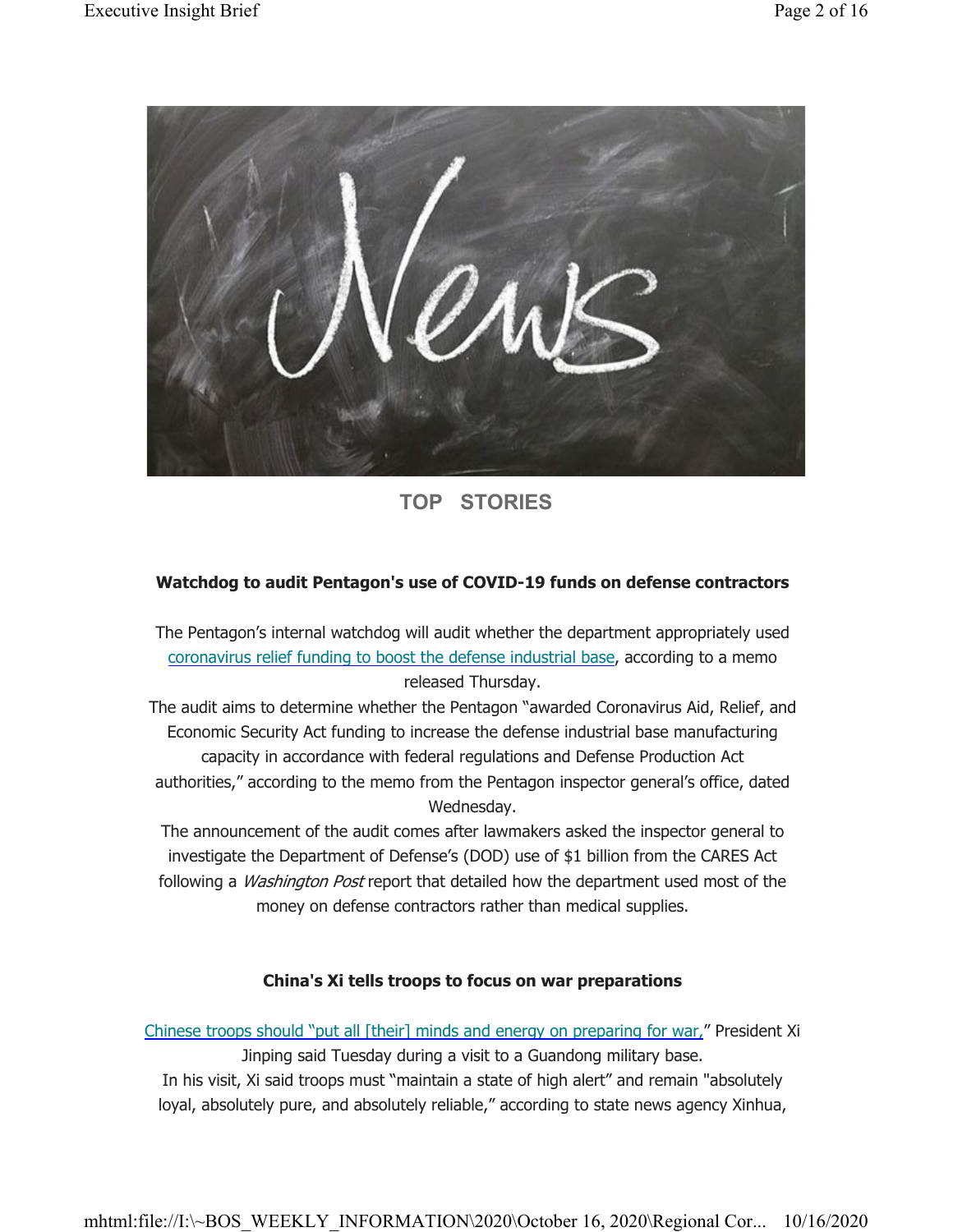### as reported by CNN.

Xi's remarks came the day after the White House said it will sell three advanced weapons systems to Taiwan, which Beijing considers part of the People's Republic of China. Washington-Beijing tensions have also flared since the beginning of the coronavirus pandemic, believed to have originated in Wuhan.

### **Increasing sealift funding, fixing tankers a 2022 budget priority, Esper says**

WASHINGTON — The Pentagon plans to include funding in its fiscal 2022 budget request to increase military sealift capabilities, including through the use of commercial vessels, Secretary of Defense Mark Esper said in comments Thursday. "When you look at those you got to make sure you understand the flow of forces, that strategic mobility you're talking about. And when I think about strategic mobility I think about the airlift and sealift principally," Esper said in comments at the Heritage Foundation.

"We have worked that pretty hard with Transportation Command, we've come up with some new concepts whereby we can accelerate the process to get adequate sealift by recapitalizing our sealift fleet with — use commercial vessels," he said. "And so those are some of the things you'll see coming out in our budget there in February to do that." Esper did not reveal further details of the plan, which came in context of the need to increase strategic mobility overall in order to make the Pentagon's future war plans possible.

### **Fairchild, Shaw and Ellsworth AFBs make productivity gains**

Oct. 15 (UPI) -- The Air Force on Thursday recognized three bases for progress on sustainment initiatives intended to increase aircraft readiness.

The sustainment initiatives were the result of the secretary and chief of staff of the Air Force's 2019 direction to develop a better framework to improve the readiness of weapon systems and sustainment operations, according to the Air Force.

"We developed a team to institute the Theory of Constraints on several flight lines across the service in an effort to enhance our maintenance processes," said Brig. Gen. Linda Hurry, director of logistics, deputy chief of staff for logistics, engineering and force protection. "In just six months we were already seeing results at Fairchild, Ellsworth and Shaw Air Force Bases."

### **Army Asks Hill For New Mid-Range Missile \$\$\$ ASAP: Thurgood**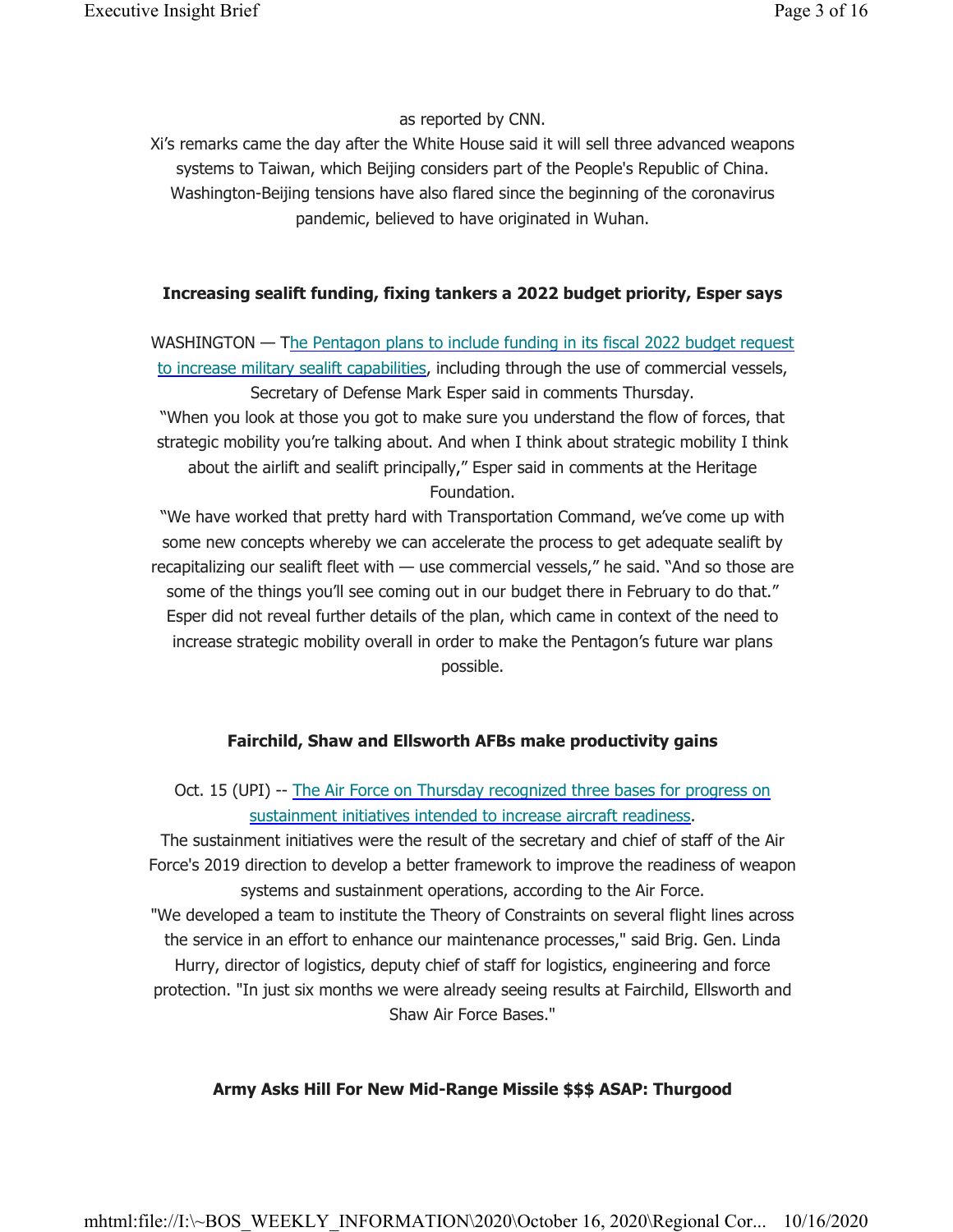WASHINGTON: The Army has asked Congress to rapidly reallocate 2020 funding so the service can jumpstart its latest long-range weapon, Lt. Gen. Neil Thurgood tells me. The pending reprogramming request would launch the new intermediate-range missile the service revealed last month so the Army can rush prototypes into service by late 2023, filling a gap Army strategists identified in their ambitious family of missiles already in development.

To meet that deadline, "there's not time for a new invention," said Thurgood, whose Rapid Capabilities & Critical Technologies Office (RCCTO) will develop the new missile, alongside its ongoing hypersonics program. "So we're going have to take something and … modify it." The service has studied a wide range of existing missiles – both U.S. and allied, both ballistic and cruise – but he wouldn't say which it was likely to pick.

# **Establishing zero-trust cybersecurity comes with challenges for Pentagon IT leadership**

WASHINGTON - Increased telework amid the coronavirus pandemic has accelerated conversations about zero-trust cybersecurity architectures, but IT officials at the Pentagon are still wrestling with how that would work for a department stretched across the globe. The challenges facing the Department of Defense have to do with the organization's differing mission needs that expand across continents, making scaling for the department difficult to tackle.

### **Army Aims To Field TITAN Terminals For All-Domain Ops In 2024**

The Army and Air Force are still "defining the relationship" between TITAN and the Air Force's Advanced Battle Management System (ABMS), an Army spokesperson says. WASHINGTON: The Army hopes to start early prototyping its flagship all-purpose, mobile ground station known as TITAN next year. The Tactical Intelligence Targeting Access Node is meant to underpin Army Multi-Domain Operations (MDO) — that is, connecting sensors and shooters across the air, land, sea, space and cyberspace domains so they can share targeting data in seconds.

"The program is currently going through an Analysis of Alternatives which will shape final requirements and system capabilities at echelon," a spokesperson for the Army's Project Manager Intelligence Systems & Analytics said. The goal is to formulate an official "program of record" to develop and buy the new system. "Early prototyping and system design efforts will start in FY21 and result in multiple prototypes in FY22." TITAN, a key contribution to the military's future Joint All-Domain Command and Control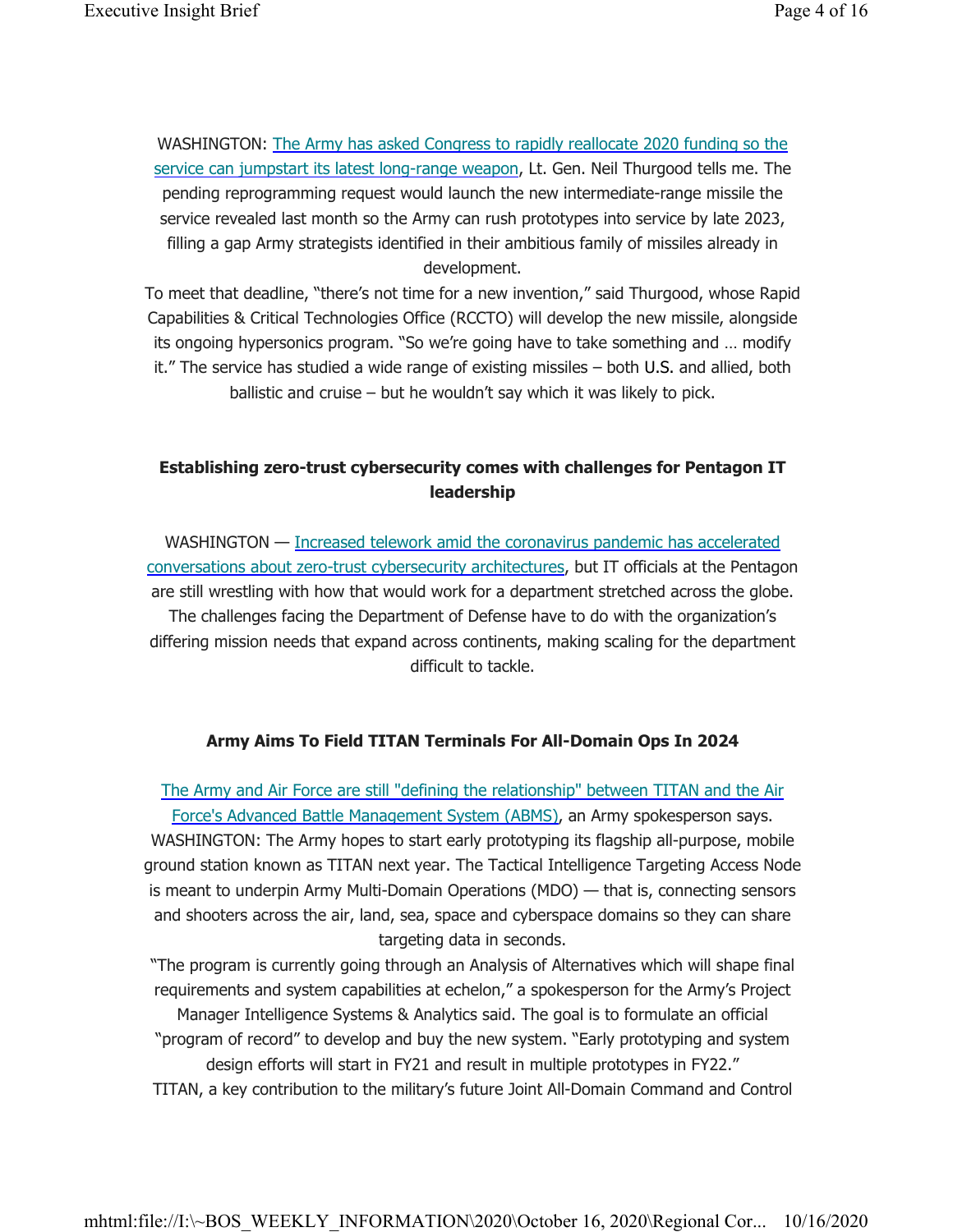(JADC2) network, will bring data from ground, air and space sensors; the other two domains, which it won't touch, are the sea and cyberspace. It is envisioned as a "unified" ground station that can take data not just from satellites, but also from aerial and terrestrial intelligence, surveillance and reconnaissance (ISR) sensors to provide targeting data directly to Army Long-Range Precision Fires (LRPF) networks.

### **Turkey clears way to test Russian S-400 defence system this week**

ANKARA (Reuters) - Turkey has issued notices restricting air space and waters off its Black Sea coast to allow firing tests apparently on Friday involving its Russian-made S-400 missile defence units, a week after they were transported to the area. While Turkey already tested the surface-to-air weapons last year, further exercises could stoke tensions with NATO ally the United States, which sharply opposed the purchase from Moscow on grounds the S-400s compromise NATO defence systems.

### **Coronavirus exposure risk on airplanes very low, U.S. defense study finds**

(Reuters) - The risk of exposure to the coronavirus on flights is very low, a U.S. Department of Defense study released on Thursday found, a positive sign for the airline industry as it tries to rebound from the pandemic's crushing effect on travel. When a seated passenger is wearing a mask, an average 0.003% of air particles within the breathing zone around a person's head are infectious, even when every seat is occupied, it found.

The testing assumed only one infected person on the plane and did not simulate the effects of passenger movement around the cabin.

The study, conducted aboard United Airlines Boeing 777 and 767 aircraft, showed that masks helped minimize exposure to infection when someone coughed, even in neighboring seats.

# **Federal Personnel**

### **1 ARRIVAL**

**Sean P. Plankey** has a new position as Assistant Director (Incoming) at Infrastructure Security Division [ISD], Cybersecurity and Infrastructure Security Agency [CISA], United States Department of Homeland Security [DHS] **Note:** On October 7, 2020, President Donald J. Trump announced his intention to appoint Sean Plankey to be Assistant Director for Infrastructure Security. We are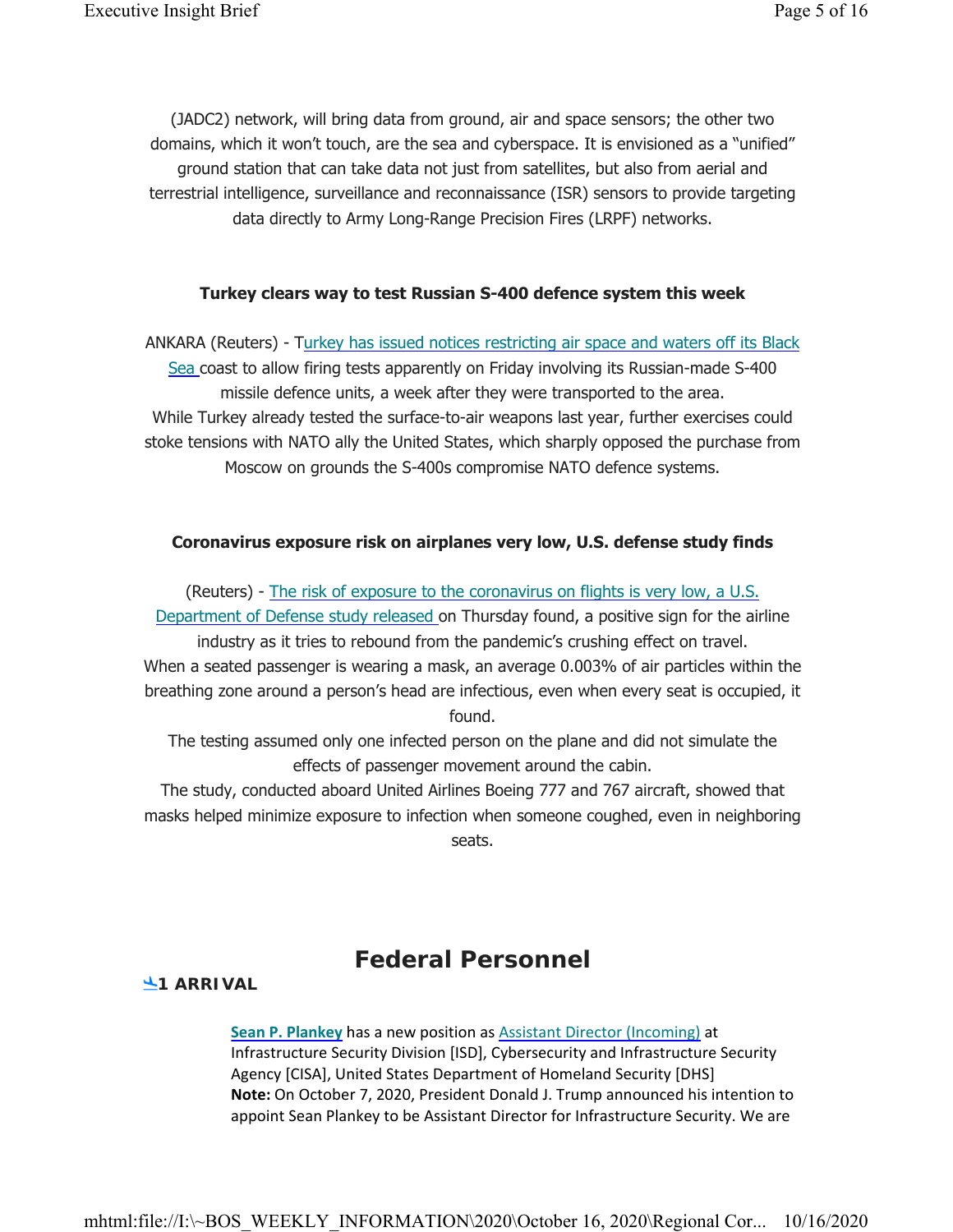

researching Mr. Plankey's swear-in date. **Recently:** Director for Cybersecurity Policy at National Security Council Staff, Executive Office of the President (2018 - 2019) 1310 North Courthouse Road, Arlington, Virginia 22201  $\bigcup$  (703) 235-8164 https://www.linkedin.com/in/sean-plankey/

# **21 DEPARTURE**



**Rebekah West Armstrong** has left the position of Deputy Assistant Secretary for Legislation (Mandatory Health) at Office of the Deputy Assistant Secretary for Legislation for Health, Office of the Assistant Secretary for Legislation [ASL], United States Department of Health and Human Services [HHS]

# **Key Congressional Staffers**

## **2 ARRIVALS**



**Cynthia Tong** has a new position as Scheduling Assistant at Office of Senator Mazie K. Hirono **Recently:** Staff Assistant at Office of Senator Mazie K. Hirono, United States Senate (2019 - 2020) Hart Senate Office Building, SH-713, Washington, District of Columbia 20510- 1104  $\bigcup$  (202) 224-6361 **Cynthia\_tong@hirono.senate.gov** https://www.linkedin.com/in/cynthiaytong

**Jessica Lycos** has a new position as Communications Director at Office of Representative Paul A. Gosar Rayburn House Office Building, 2057, Washington, District of Columbia 20515- 0304  $\bigcup$  (202) 225-2315 Viessica.lycos@mail.house.gov https://www.linkedin.com/in/jessica-lycos-402a111a/

# **21 DEPARTURE**

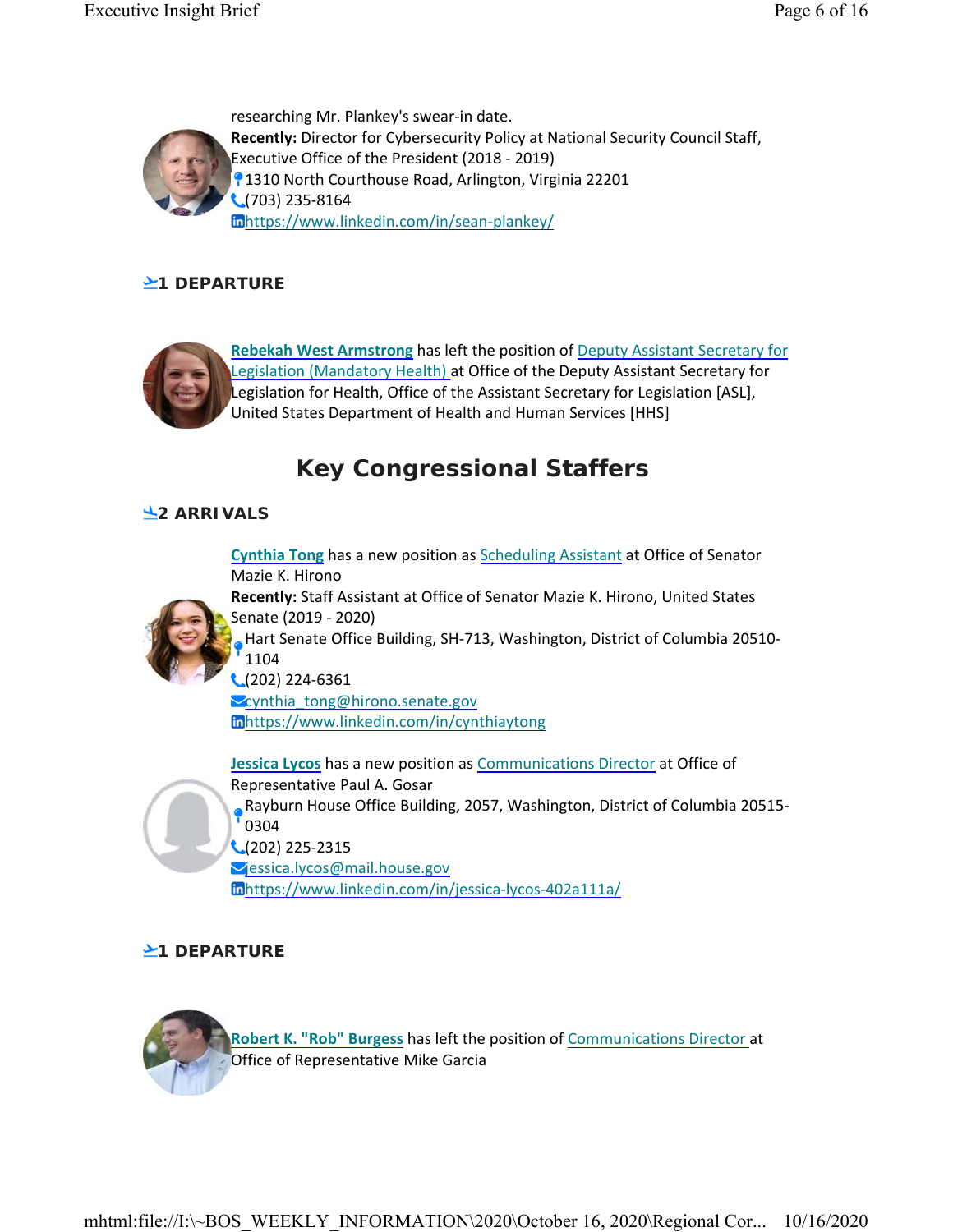# **State & Local Decision Makers**

## **3 ARRIVALS**



**Martin "Trey" Kilpatrick** has a new position as Chief of Staff (Incoming) at Office of the Governor, State of Georgia **Recently:** Deputy Chief of Staff at Atlanta Office, Office of Senator Johnny Isakson, United States Senate State Capitol, 206 Washington Street, Suite 203, Atlanta, Georgia 30334  $\bigcup (404) 656 - 1776$ https://www.linkedin.com/in/trey-kilpatrick-090b0b4/



**Kerrick Henny** has a new position as Chief Government And Public Relations Officer at Office of the Executive Staff, Port Houston **9111 East Loop North, Houston, Texas 77029**  $(713)$  670-2400 **X**khenny@poha.com



**Michael Rogers** has a new position as Special Advisor at Office of the Governor, State of Oklahoma **Recently:** Secretary of State at Office of the Secretary of State, State of Oklahoma (2019 - 2020) Jenks, Oklahoma 74037  $\bigcup (405) 521 - 2342$ michael.rogers@gov.ok.gov

# **21 DEPARTURE**



**Jimmy Morales** has changed status to City Manager (Outgoing) at Office of the City Manager, City of Miami Beach, Florida **Note:** Until February 1, 2021. City Hall, 1700 Convention Center Drive, Miami Beach, Florida 33139  $\bigcup$  (305) 673-7010 Mimmymorales@miamibeachfl.gov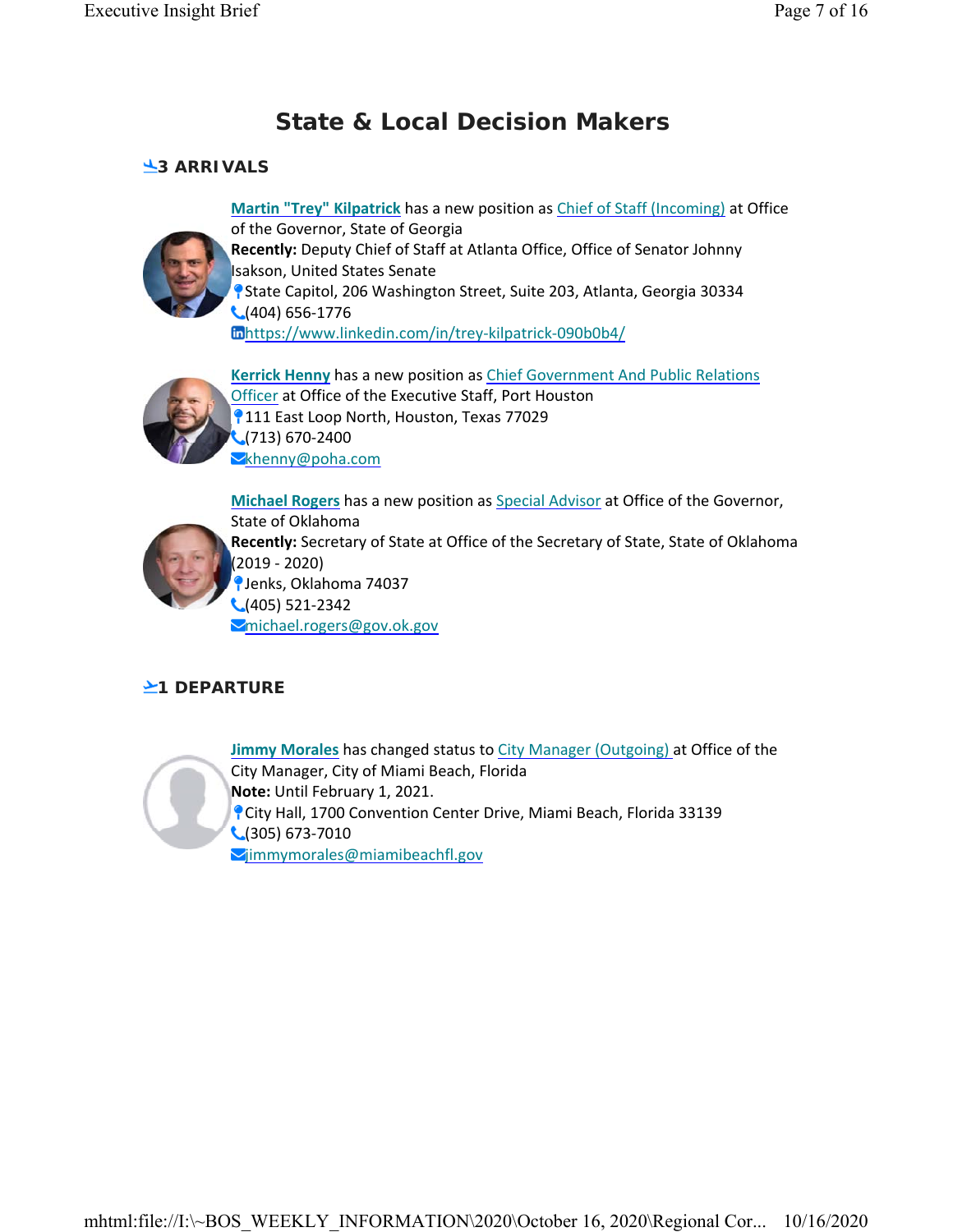

**THIS DAY IN HISTORY**

1813 Battle of Leipzig, largest battle in Europe prior to WWI, Napoleon's forces defeated by Prussia, Austria and Russia

1900 Great Britain and Germany sign the Anglo-German Treaty, agreeing to maintain territorial integrity of China and support 'open door' policy called for by U.S. Secretary of State

1934 Mao Zedong and 25,000 troops begin their 6,000 mile Long March from the south of China to the north and west

1962 Cuban Missile Crisis begins as JFK is shown photos confirming the presence of Soviet missiles in Cuba

1978 Polish Cardinal Karol Wojtyla elected Pope John Paul II

1998 Former Chilean dictator General Augusto Pinochet is arrested in London on a Spanish warrant requesting his extradition on murder charges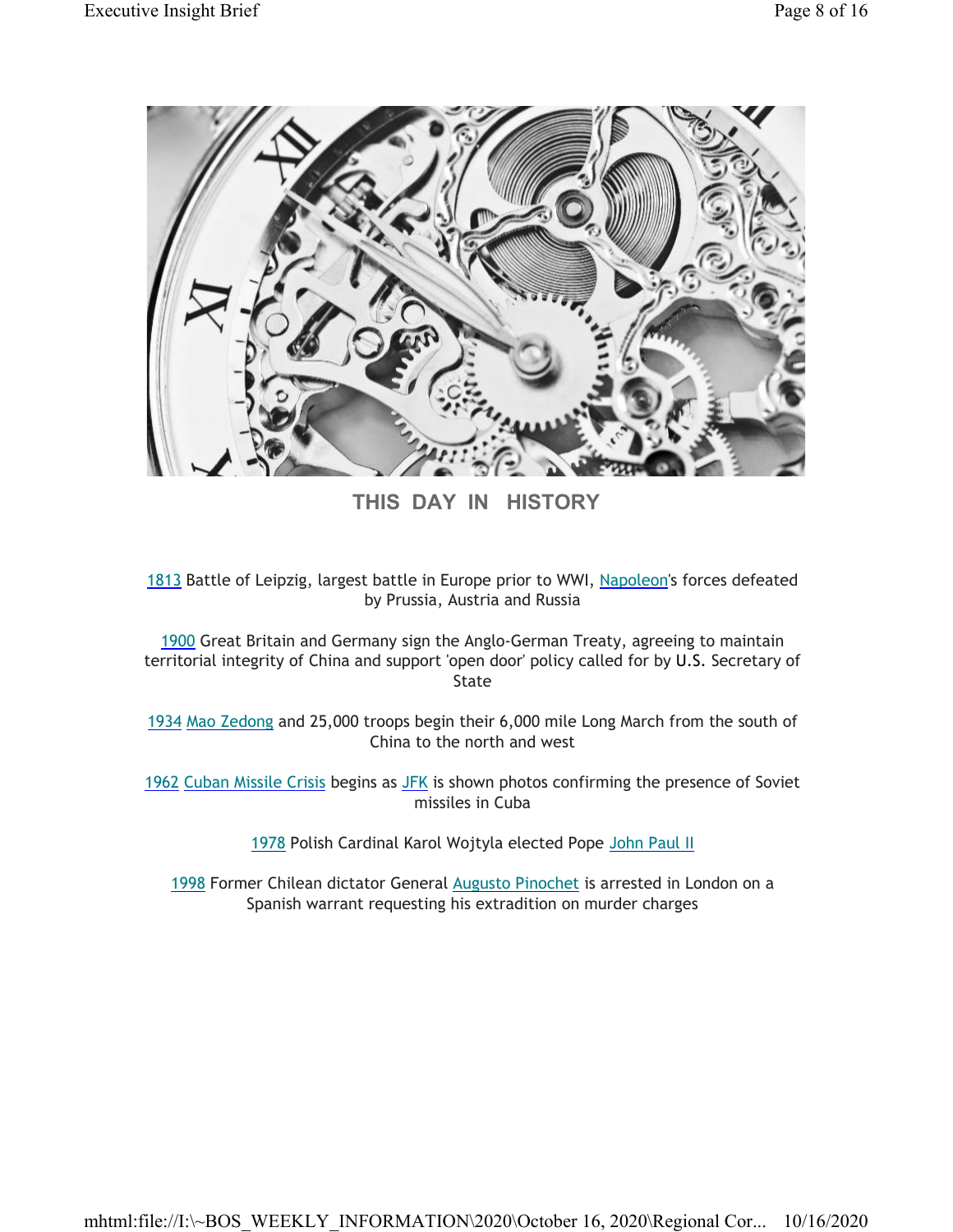

**LOOK AHEAD**

**The Association of the U.S. Army holds its virtual 2020 annual meeting and exposition, beginning at 8 a.m., Oct. 13-16.**

Highlights:

— 1:30 p.m.: Sergeant Major of the Army Michael Grinston participates in a Fifth Region Event

— Sergeant Major of the Army Michael Grinston participates in a Sixth Region event

— 2:35 p.m.: Undersecretary of the Army James McPherson participates in a Seventh Region event

8:00 AM EDT on 10/16/2020

meetings@ausa.org

Webinar information is available at https://meetings.ausa.org/annual/index.cfm

**The Aspen Institute holds a webinar, beginning at 9 a.m., on "President Trump's National Security Agenda." 9:00 AM EDT on 10/16/2020** 202-736-2299 Webinar information is available at https://www.aspeninstitute.org/events/presidenttrumps-national-security-agenda/ Participants:

- former National Security Advisor Stephen Hadley
- White House National Security Advisor Robert O'Brien

**Defense Department; Office of the Secretary holds a meeting by teleconference of**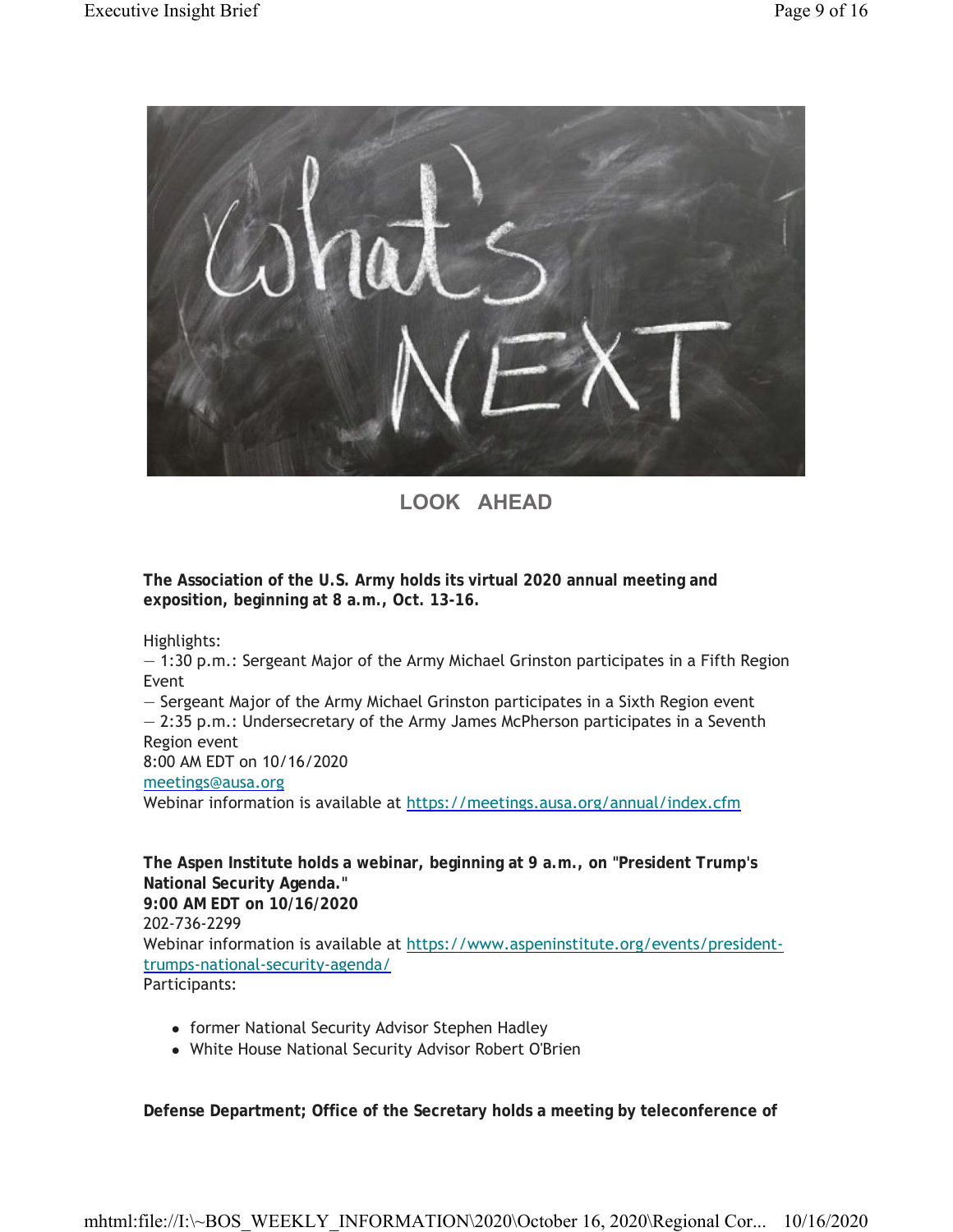**the National Security Education Board to review and make recommendations to the Secretary of Defense concerning requirements established by the David L. Boren National Security Education Act, Title VII of Public Law 102-183, as amended.** 9:30 AM EDT on 10/16/2020 alison.m.patz.civ@mail.mil 571-329-3894 Alison Patz; Dial-in at 408-650-3123, Webcast at https://global.gotomeeting.com/join/132416253

**The George Washington University Elliott School of International Affairs holds a webinar, beginning at 10 a.m., on "What's New Under the Sun? Nuclear and Military Affairs in U.S.-Russian Relations."** 10:00 AM EDT on 10/16/2020 jshevrin@gwu.edu 202-994-5631 Jason Shevrin, or gwmedia@gwu.edu; Webinar information is available at https://elliott.gwu.edu/event-calendar?trumbaEmbed=view%3Devent%26eventid% 3D147866950 Participants:

- Adam Stulberg, Head of Georgia Institute of Technology's Sam Nunn School of International Affairs
- Dmitry Gorenburg, Senior research scientist at CNA
- Mikhail Troitskiy, Associate professor at the Moscow State Institute of International Relations
- Polina Sinovets, Head of the Mechnikov National University's Center for Nonproliferation

**The United States Institute of Peace holds a webinar, beginning at 10 a.m., on "Russia's War in Donbas: Ripe for a Resolution?" referring to a region on Urkraine.** 10:00 AM EDT on 10/16/2020 pjohnson@usip.org 202-429-7174 Paul Johnson; Webinar information is available at https://www.usip.org/events/russiaswar-donbas-ripe-resolution Participants:

- former U.S. Ambassador to Ukraine William Taylor, Vice president of the USIP Office of Strategic Stability and Security
- Orysia Lutsevych, Manager of the Chatham House Ukraine Forum
- Ukrainian Ambassador to the United States Volodymyr Yelchenko
- Ukrainian Deputy Prime Minister Oleksii Reznikov
- Donald Jensen, Director of the USIP office of Strategic Stability and Security

**The National Council of Resistance of Iran-U.S. Representative Office (NCRI-US) holds an online news conference, beginning at 10:30 a.m., to discuss "a new nuclear**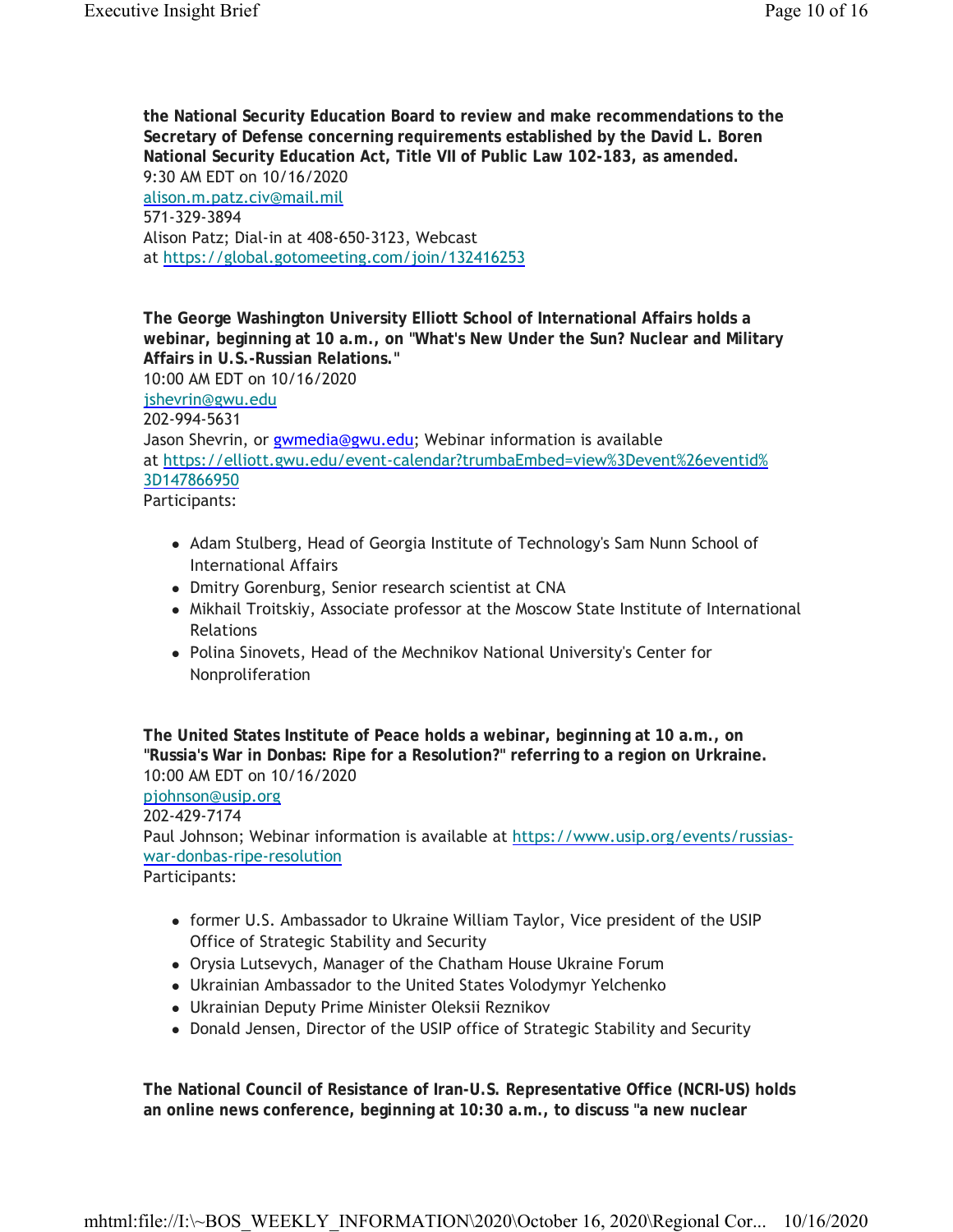**facility in Iran, including satellite imagery and key officials involved."** 10:30 AM EDT on 10/16/2020 media@ncrius.org RSVP required to receive the Zoom registration link.

**The Atlantic Council holds a webinar, beginning at 10 a.m., on "The Future of U.S. National Security," with a panel of former national security advisers. 10:00 AM EDT on 10/19/2020** press@atlanticcouncil.org 202-778-4993 Travis Horne; Webinar information is available at https://www.wilsoncenter.org/event/conversation-president-luis-abinaderdominican-republic Participants:

Former Assistant to the President for National Security Affairs Gen. James Jones

**The United States Institute of Peace holds its virtual RESOLVE Network 2020 Global Forum, Beginning at 10 a.m., with the theme "Violent Extremism in 2020 and Beyond." 10:00 AM EDT on 10/19/2020** pjohnson@usip.org 202-429-7174 Paul Johnson; RSVP required. Information on the webcast is available at https://www.usip.org/events/resolve-network-2020-global-forum Participants:

- Amarnath Amarasingam, Assistant professor at the Queen's University School of Religion
- Colin Clarke, Senior research fellow at the Soufan Center
- Mary Beth Altier, Clinical associate professor at the New York University Center for Global Affairs

**The Woodrow Wilson Center Kennan Institute for Advanced Russian Studies holds a webcast, beginning at 10 a.m., on "New START (Strategic Arms Reduction Treaty) and the Future of U.S.-Russia Arms Control." 10:00 AM EDT on 10/19/2020** ryan.mckenna@wilsoncenter.org 202-691-4217 Ryan McKenna; Information on the webcast is available at https://www.wilsoncenter.org/event/new-start-and-future-us-russia-arms-control Participants:

- Lynn Rusten, Vice president of the Nuclear Threat Initiative's Global Nuclear Policy Program
- Feodor Voitolovsky, Senior research fellow at the Russian Academy of Sciences'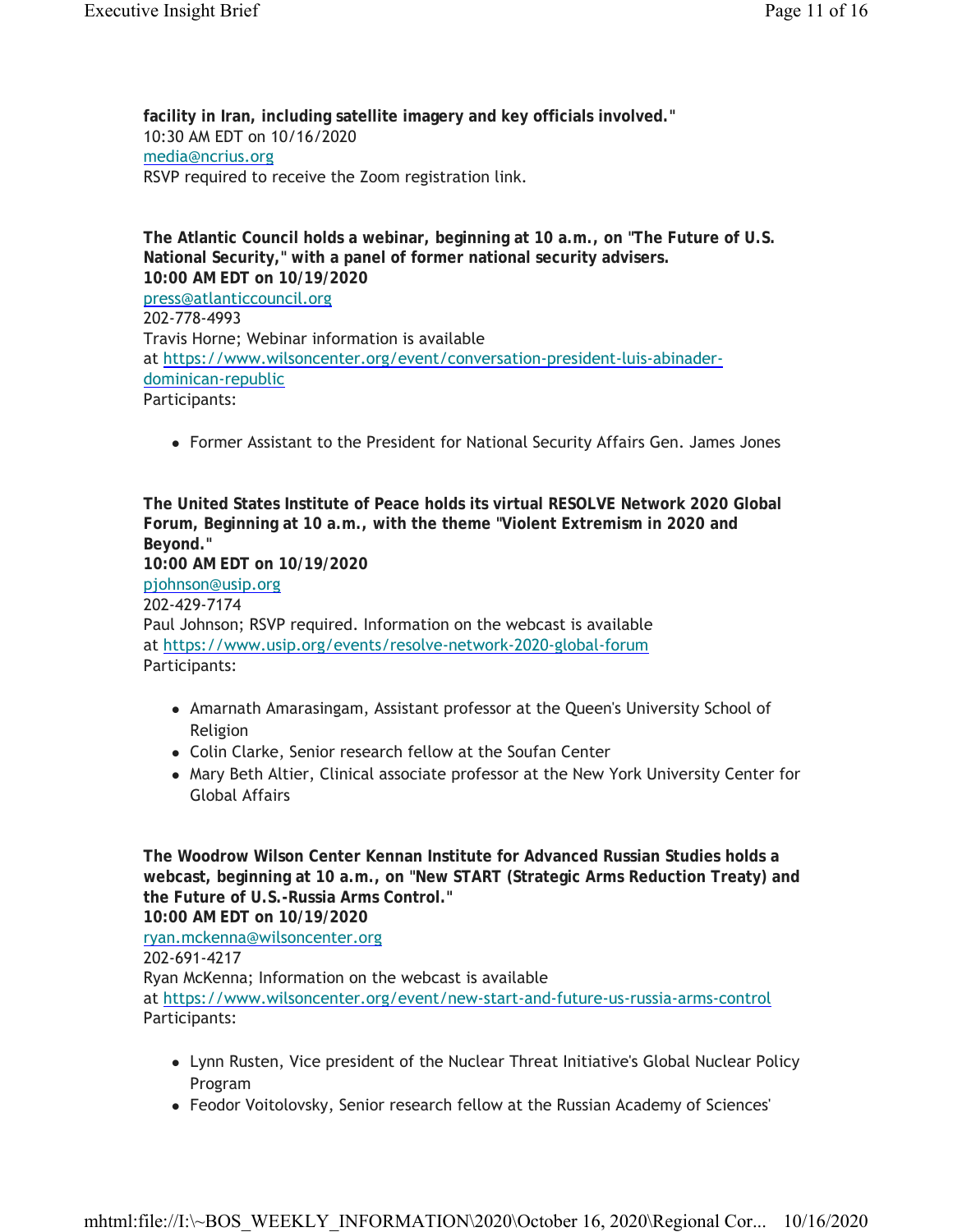Institute of World Economy and International Relations

• Matthew Rojansky, Director of the WWC Kennan Institute

**The Hudson Institute holds a webinar, beginning at 12 p.m., on "Sustaining the Undersea Advantage: Disrupting Anti-Submarine Warfare Using Autonomous Systems." 12:00 PM EDT on 10/19/2020** cstewart@hudson.org 202-974-6456 Carolyn Stewart; Webinar information is available at https://www.hudson.org/events/1876-sustaining-the-undersea-advantage-disruptinganti-submarine-warfare-using-autonomous-systems102020 Participants:

- Bryan Clark, Director of the Hudson Center for Defense Concepts and Technology
- Curt VonBraun, Technical director for naval power at Raytheon Technologies
- Seth Cropsen, Director of the Hudson Center for American Seapower
- Former Chief of Naval Operations Adm. Jonathan Greenert
- former U.S. Naval Forces Europe Commander Adm. James Foggo

**The Atlantic Council holds a virtual seminar, beginning at 1 p.m., on "Taiwan and the Future of U.S.-China Strategic Competition," as part of the Cross-Strait Seminar series.**

**1:00 PM EDT on 10/19/2020** press@atlanticcouncil.org 202-778-4993 Travis Horne; Webinar information is available at https://www.atlanticcouncil.org/event/cross-strait-seminar-series-taiwan-and-thefuture-of-us-china-strategic-competition/ Participants:

- Bethany Allen-Ebrahimian, China reporter at Axios
- Former Assistant Defense Secretary for Indo-Pacific Affairs Randall Schriver, Chairman of Project 2049
- Michael Mazza, Visiting fellow at the American Enterprise Institute
- Miyeon Oh, Director of the Atlantic Council's Asia Security Initiative
- Dexter Tiff Roberts, Nonresident senior fellow at the Atlantic Council

**The Center for Strategic and International Studies holds a webcast, beginning at 3:30 p.m., on "International Security in Cyberspace - New Models for Reducing Risk." 3:30 PM EDT on 10/19/2020** 202-775-3242 Andrew Schwartz; Information on the webcast is available at https://www.csis.org/events/online-event-international-security-cyberspace-newmodels-reducing-risk Participants: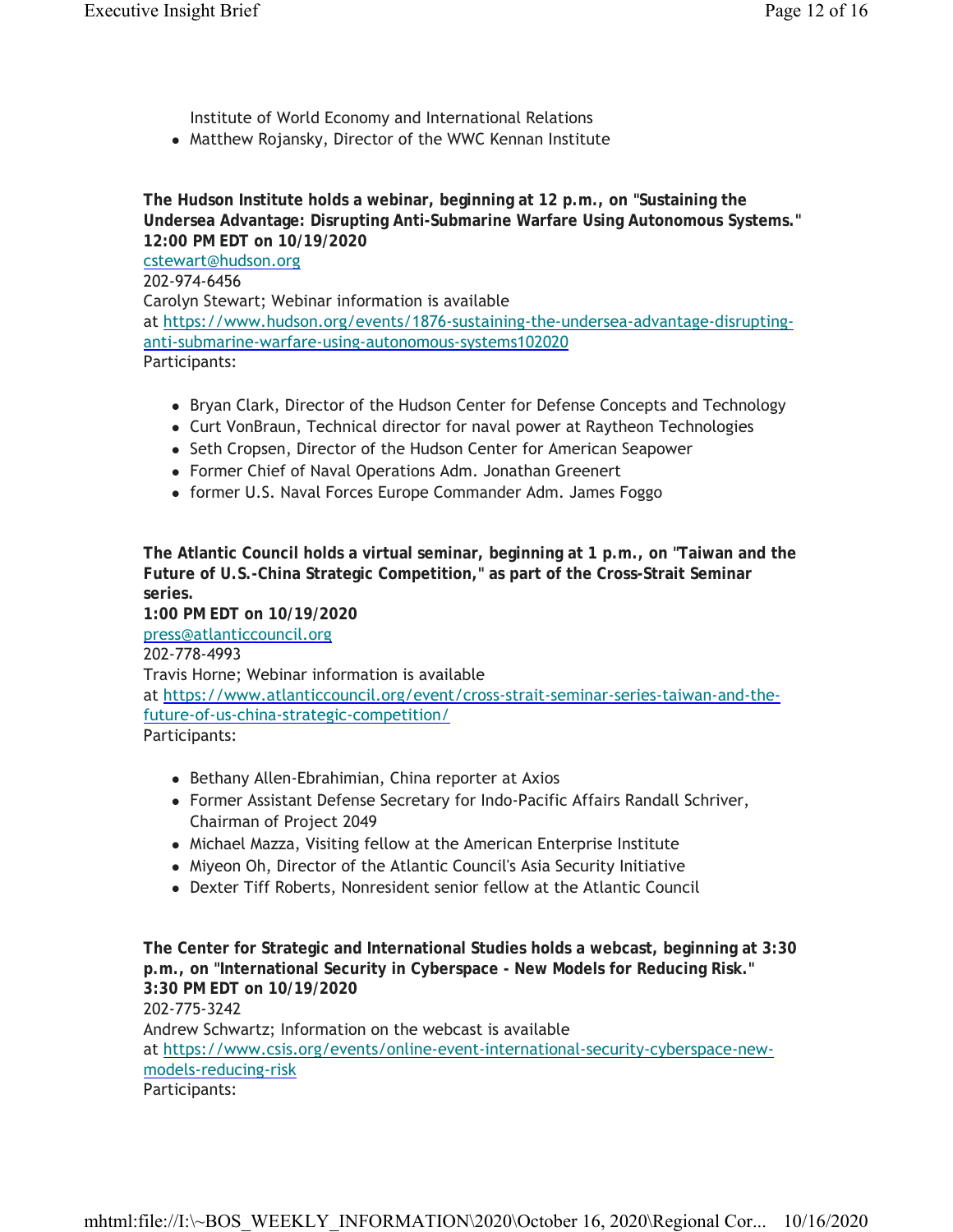Assistant Secretary of State for International Security and Nonproliferation Christopher Ford

**The Johns Hopkins University Paul H. Nitze School of Advanced International Studies holds a webinar, beginning at 12 p.m., on "Iran and the U.S. - A Critical Juncture." 12:00 PM EDT on 10/20/2020** sande100@jhu.edu 202-663-5620 Stacy Anderson; Webinar information is available at https://sais.jhu.edu/campusevents?trumbaEmbed=view%3Devent%26eventid%3D472820095 Participants:

- Ariane Tabatabai, Middle East fellow at the German Marshal Fund's Alliance for Securing Democracy
- he National Defense Industrial Association holds its virtual Precision Strike Technology Symposium, beginning at 1 p.m., on "Advanced Precision Strike for the Multi Domain Fight"

Highlight:

— 1:30 p.m.: Assistant Air Force Secretary for Acquisition, Technology and Logistics William Roper delivers keynote remarks on "Air Force SAE Perspective" — 2:45 p.m.: Dean Wilkening, fellow at Johns Hopkins University's applied Physics Laboratory, delivers remarks on "Conventional Prompt Strike, 2030 and Beyond"

- 1:00 PM EDT on 10/20/2020
- kwilliams@ndia.org
- $-703 247 2578$
- Kimberly Williams; The event is closed press. Webinar information is available at https://www.ndia.org/events/2020/10/20/1pst-precision-strike-technologysymposium

**The National Defense Industrial Association holds a virtual discussion, beginning at 9 a.m., with David Stapleton, assistant director for critical technology protection at the Defense Counterintelligence and Security Agency.**

**9:00 AM EDT on 10/21/2020**

esocha@ndia.org

703-247-2579

Evamarie Socha; Event is closed press. RSVP required. Information on the webcast is available at https://www.ndia.org/events/2020/10/21/ndia-dcsa-roundtable-withdavid-stapleton

**The Atlantic Council holds a webinar, beginning at 10 a.m., on "Economic Welfare vs. National Security: Inclusive Growth, the State, and the Role of the Private Sector." 10:00 AM EDT on 10/21/2020**

press@atlanticcouncil.org

202-778-4993

Travis Horne; Webinar information is available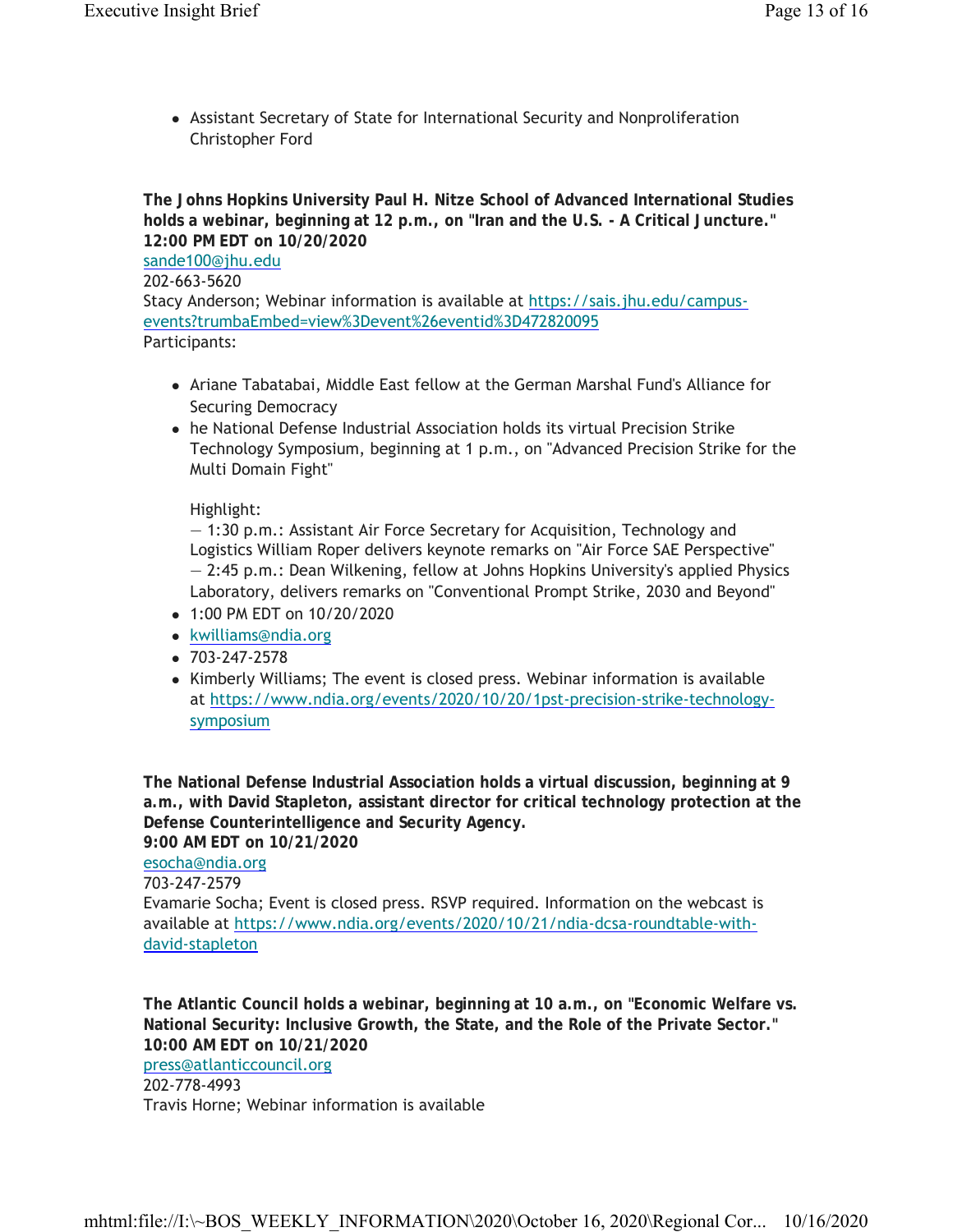at https://www.atlanticcouncil.org/event/economic-welfare-vs-national-security/ Participants:

 Mariana Mazzucato, Founding director of the University College of London's Institute for Innovation and Public Purpose

**The Washington Space Business Roundtable holds a webinar, beginning at 12 p.m., on "the profound strategic impact of China's space activities on U.S. interests." 12:00 PM EDT on 10/21/2020** asummers@thegateam.com 202-547-6340 Annette Summers; Webinar information is available at https://www.wsbr.org/events/virtual-program-with-nicholas-eftimiades/ Participants:

Nicholas Eftimiades, Professor at Penn State University

**The Center for Strategic and International Studies holds a virtual conference, beginning at 12 p.m., on "International Security at the Nuclear Nexus," October 21- 22.**

Highlight: — Noon: Navy Adm. Charles Richard, commander of U.S. Strategic Command, delivers keynote remarks 12:00 PM EDT on 10/21/2020 202-775-3242 Andrew Schwartz; Information on the webcast is available at https://www.csis.org/events/online-event-international-security-nuclear-nexus-day-1

**The Intelligence National Security Alliance holds a webinar, beginning at 4:30 p.m., with Katie Arrington, chief information security officer in the Office of the Defense undersecretary for acquisition and sustainment. 4:30 PM EDT on 10/21/2020** info@insaonline.org 703-224-4672 Webinar information is available at https://www.insaonline.org/event/wednesdaywisdom-with-katie-arrington/ Participants:

John Doyon, INSA executive vice president

**The Air Force Association's Mitchell Institute for Aerospace Studies holds a "Aerospace Nation" forum via webinar, with Gen. Charles Q. Brown Jr., chief of staff of the Air Force. 12:00 AM EDT on 10/21/2020** kgunzinger@afa.org 571-263-5781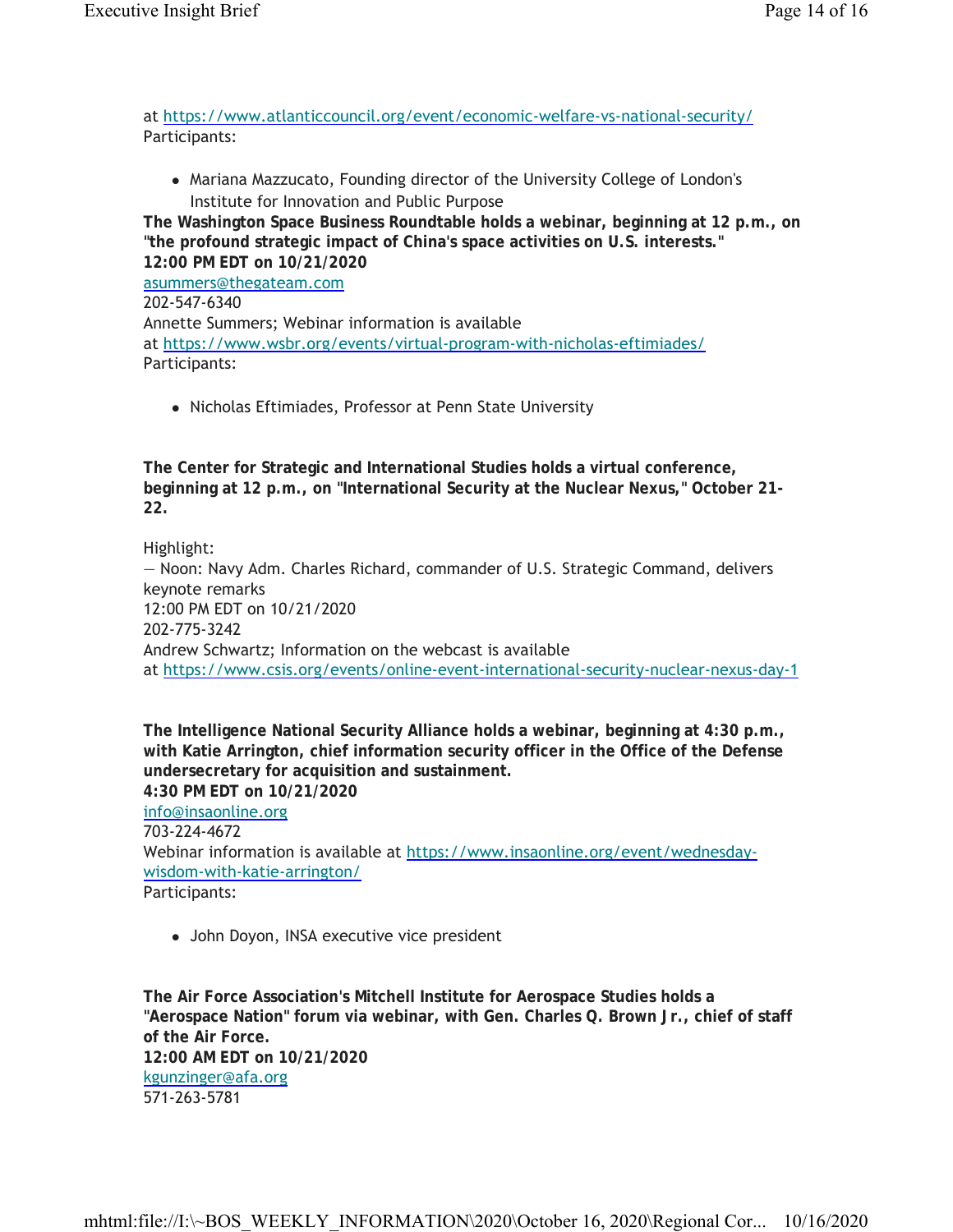Kamilla Gunzinger; Start time is TBA. The event is by invitation only. RSVP required. Webinar information is available at https://www.mitchellaerospacepower.org/

**Defense Department; Army Department holds a meeting by teleconference of the Army Science Board to review, deliberate, and vote on the findings and recommendations presented for FY2020 ASB studies. 9:00 AM EDT on 10/22/2020** heather.j.gerardi.civ@mail.mil 703-545-8652 Heather Gerard; RSVP required to Gloria Mudge at gloria.l.mudge.civ@mail.mil for dialin information.

**The Air Force Association's Mitchell Institute for Aerospace Studies holds a "Nuclear Deterrence" forum via webinar with Henry Sokolski, executive director of the Nonproliferation Policy Education Center.**

**12:00 AM EDT on 10/22/2020**

#### kgunzinger@afa.org 571-263-5781

Kamilla Gunzinger; Start time is TBA. The event is by invitation only. RSVP required. Webinar information is available at https://www.mitchellaerospacepower.org/

**Have a great weekend!**

The *Executive Insight Brief* is a compilation of articles of interest prepared by The Roosevelt Group research team. This information is provided for situational awareness. Items are chosen to highlight trends and issues in the news and do not necessarily reflect the views or positions of The Roosevelt Group.